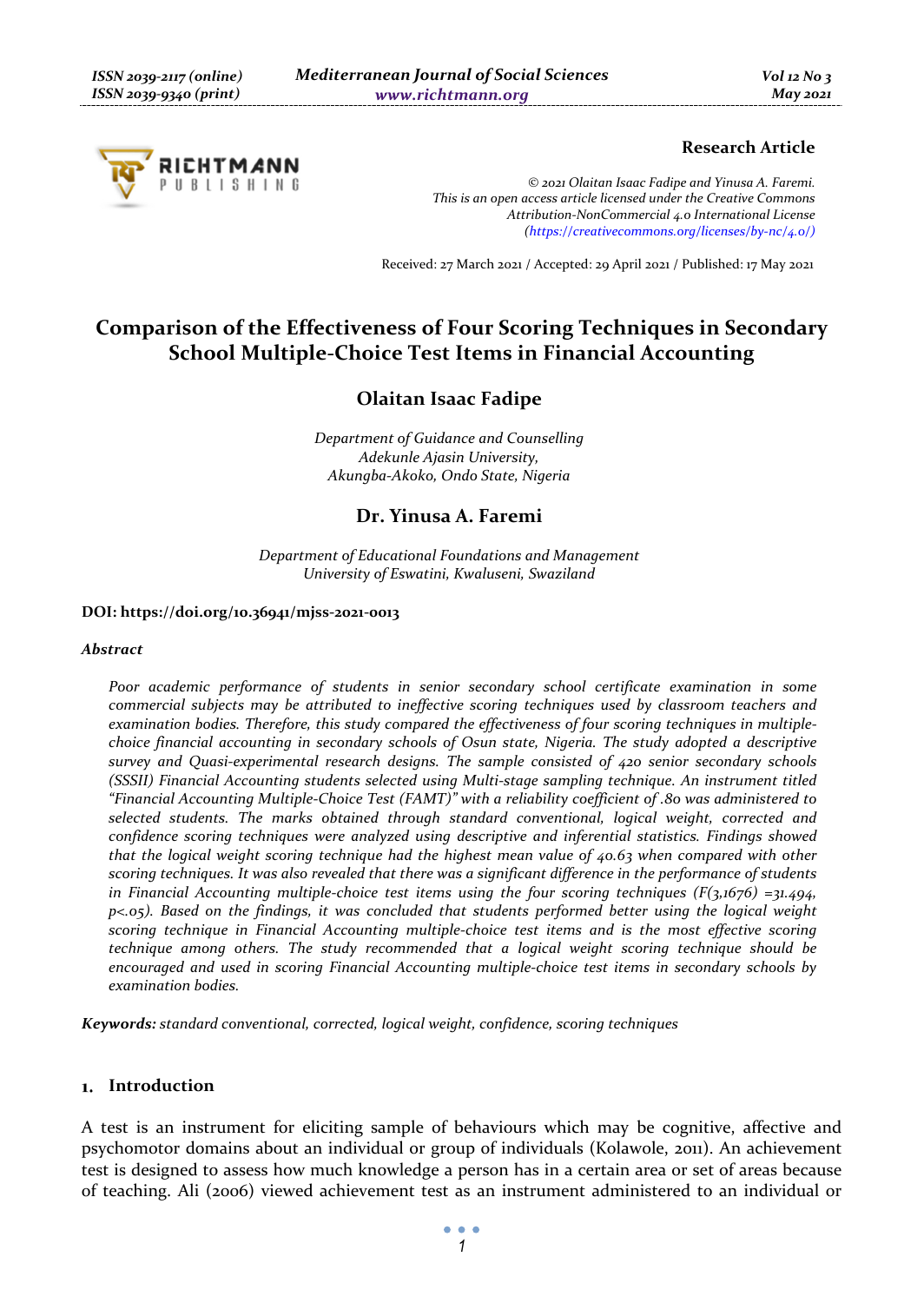| ISSN 2039-2117 (online) | <b>Mediterranean Journal of Social Sciences</b> | $Vol$ 12 No 3 |
|-------------------------|-------------------------------------------------|---------------|
| ISSN 2039-9340 (print)  | www.richtmann.org                               | May 2021      |

group of individuals as a stimulus to elicit certain desired or expected responses, which represents his/her ability. A test is made up of questions or series of tasks designed for an individual to respond to independently and the results of which can be used to determine a quantitative academic change in individuals and for the quantitative comparison of individuals' performance or their level of achievement (Ugbamadu, et al., 2001). It may also be viewed as a summary of the evidence contained in a testee's responses to the items of a test that are related to the construct(s) being measured.

The type of test carried out in secondary school system fall under two categories: standardized achievement test and teacher-made test. A standardized achievement test is the type of test constructed by expert or specialist, administered and scored under standard and uniform testing. While the teacher made test constructed and administered by teachers for use within their classrooms (Sax, 1974). Teacher-made tests have been described as been subjective when compared to standardized tests (Alonge, 2004). The subjectivity of teacher-made test sometimes shows that the scoring lacks reliability.

Financial Accounting is the act of recording, classifying, summarizing, analyzing and interpreting financial statement used by individuals and organisation (Robert, 2009). Financial accounting is one of the essential subjects among the commercial subjects in senior secondary school that requires assessment to ascertain students' basic knowledge, skills and understandings of the concepts and the nature of Financial Accounting problems in any society. Nitks (1996) identified assessment as a process for obtaining information that is used for deciding curricula, programmes and educational policy (as cited in Kolawole, 2005). It is also a process of gathering and discussing information from multiple and diverse sources to develop a deep understanding of what students know, understand, and what they can do with their knowledge as a result of their educational experience. Assessment may be effective through the use of achievement test conducted during the teaching and learning process. Achievement test measures how much of the stated objectives of the course content achieved after completion of the course outline (Alonge, 2004).

Examiners make use of different evaluation instruments such as essay tests and objective tests. An objective test is one of the evaluation instruments used in testing or assessing students' academic achievement after a course of classroom instruction. In objective tests, such as multiple-choice questions, students are asked a question and required to pick the best possible answer(s) out of the choices from a list. Multiple-choice test items consist of a stem and a set of options. The stem is the questioning part that presents the problem to be solved, a question asked of the respondents, or an incomplete statement to be completed, as well as any other relevant information. The options are the possible answers that the examinee can choose from, with the correct option called the key and the incorrect options called distractors or foils. (Grounlund, 1976; Sax, 1974; Alonge, 2004). Multiple choice test items recognised as inevitable item format among other test formats in the assessment of the area of knowledge, aptitude and ability testing. Multiple choice consists of alternatives, one of which is correct (Key) or recognised at least the best, while the remaining alternatives are false called distractors (Socan, 2009).

 Test scores obtained from the multiple-choice questions seems to be used to assess the competence of the students. Some of the advantages of the multiple-choice questions as reported by Alonge, (2004) and Kolawole, (2011) include:

- Multiple-choice tests can be used to measure both the lower and higher levels of the cognitive domain.
- They allow teachers to ask a large number of questions that adequately cover the course content.

When students are exposed to test, the responses of the students are mandatory to be evaluated. Evaluation of students' achievement must start from the planning of a test and the scoring techniques to be adopted in order to have a reliable result. For this study, the four scoring techniques adopted are standard conventional, corrected, logical weight and confidence scoring techniques.

In a research conducted by Ajayi and Omirin (2012) on the effect of two scoring methods on multiple-choice agricultural sciences test scores. The result revealed that the logical weight scoring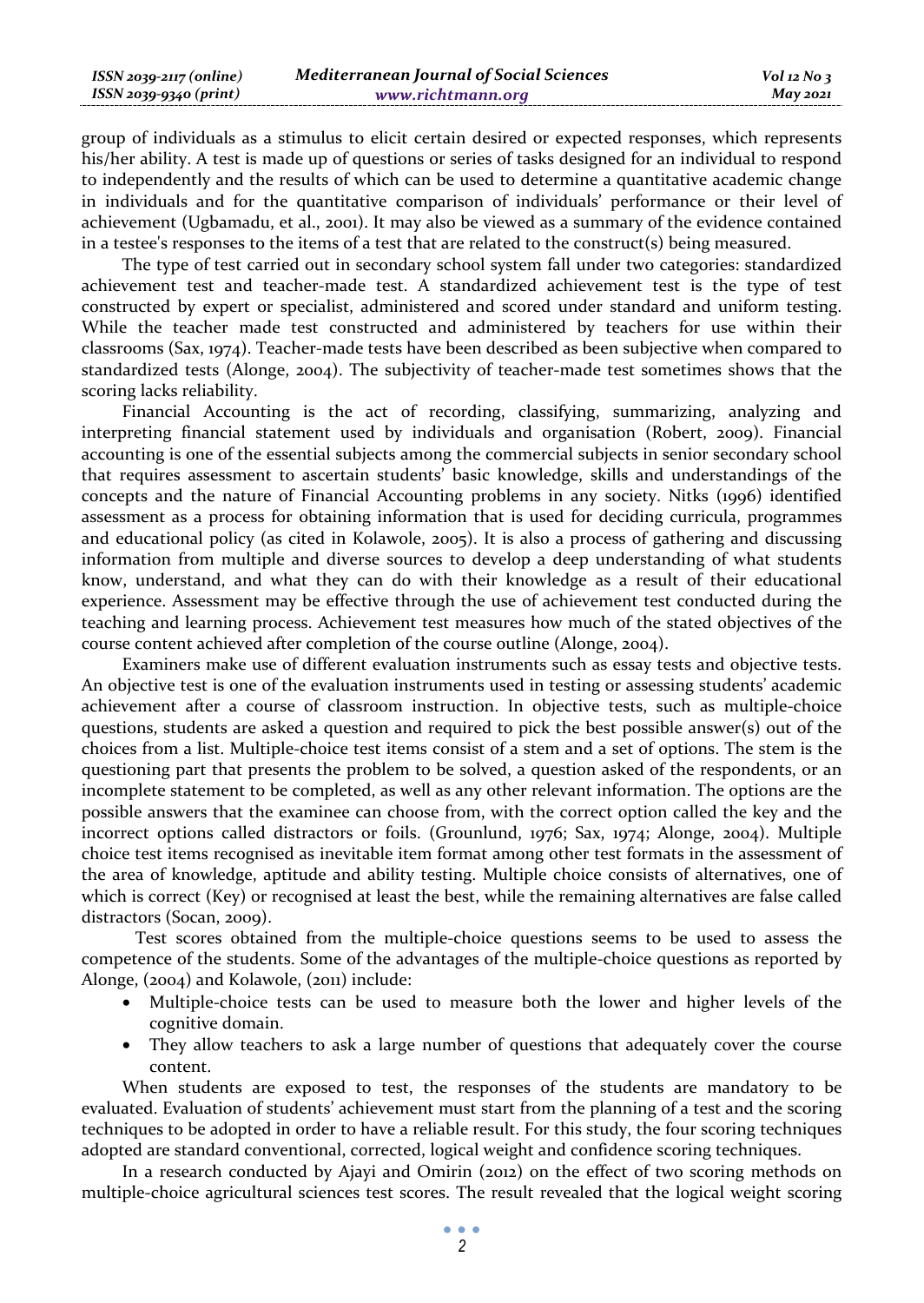| ISSN 2039-2117 (online) | <b>Mediterranean Journal of Social Sciences</b> | $Vol$ 12 No 3 |
|-------------------------|-------------------------------------------------|---------------|
| ISSN 2039-9340 (print)  | www.richtmann.org                               | May 2021      |

method was a better method that favoured the scoring of the students in multiple-choice Agricultural Science test. In another study conducted by Gardner- Medwin (2006) confidence scoring technique is another type of assessment technique in which a student is asked to show how confident he/she feels about the correct answer selected from the options provided to a question (as cited in Salehi, et al., 2015). This method can be used to improve the scoring of different types of objective tests. It was also found that confidence assessment scoring technique can be used in both formative and summative assessment to improve learning and scoring method respectively (Salehi, et al., 2015).

### **Statement of the Problem**

Most students consider Financial Accounting as a difficult subject. Students' perception of any task, especially at the beginning, affects the outcome more than anything else (Maxwell, Mergendoller & Bellisimo, 2005). The declined of students' performance in Financial Accounting in internal and external examinations attributed to factors such as; the teaching approach, ability and interest of the students. It was observed that poor performance might have been attributed to ineffective scoring technique employed at the scoring phase of financial accounting during the internal and external examinations. Most of the study previously carried out focused on scoring of multiple-choice using logical choice weight and confidence method in science subjects. Only few studies had examined the effectiveness of different scoring techniques in Financial Accounting at secondary school levels. Also, there is scarcity of literature on how effective is the combination of these four techniques in determining students' performance in Financial Accounting in providing additional knowledge and scoring skills which other studies failed to provide. Based on the various scoring techniques and the probability that they may yield different test scores under the same scoring condition, there is need to compare the effectiveness of standard conventional, corrected, logical weight and confidence scoring techniques in financial accounting multiple-choice test items.

### **Purpose of the Study**

Purpose of this study is to compare the effectiveness of four scoring techniques in Financial Accounting multiple-choice items in order to identify the best technique that attempts to improve the measure of examinee's ability in determining the weight of their choices.

### **Objectives of the Study**

The objectives of the study are to:

- 1. Find out the most effective scoring techniques among standard conventional, corrected, logical weight and confidence scoring techniques in determining the performance of students in Financial Accounting multiple-choice items.
- 2. Determine the difference in the performance of male and female Financial Accounting students in multiple-choice items in the four scoring techniques.
- 3. Examine the difference in the performance of Financial Accounting students using the standard conventional, corrected, logical weight and confidence scoring techniques in multiple-choice objective test items in Financial Accounting.

#### **Research Questions**

- 1. How effective are standard conventional, corrected, logical weight and confidence scoring techniques when compared in determining the performance of students in Financial Accounting multiple-choice choice test items?
- 2. Is there any difference in the mean scores of male and female students in standard conventional, corrected, logical weight and confidence scoring techniques in Financial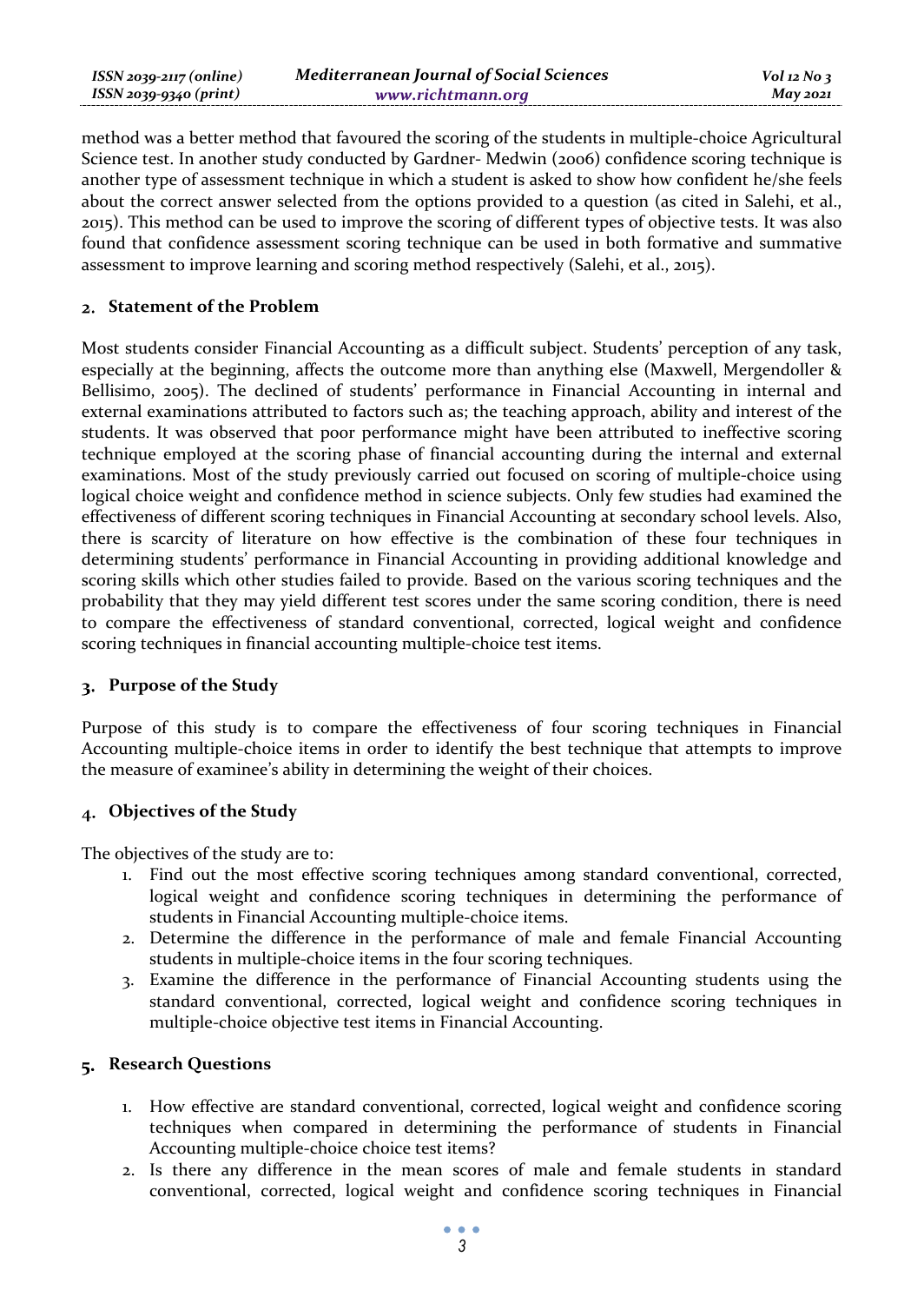Accounting multiple-choice items?

### **Research Hypothesis**

There is no significant difference in the performance of students in financial accounting multiplechoice test items using standard conventional, corrected, logical weight and conference scoring techniques.

### **Review of Related Literature**

Test theory is concern about the construction and scoring of test item which focuses on psychometric analysis of data. Magno (2009) categorized psychometric analysis into two: Item Response Theory (IRT) and Classical test theory (CTT). Item Response theory which is sometimes referred to as the "strong true score theory" while the classical test theory is regarded as the "True score theory". Socan (2009) stated that the scoring of multiple-choice test items in the context of classical test theory received more attention in the past when compared to recent times while interest for the scoring issues is shifting towards the items response theory (IRT) in the psychometric theory. Both CTT and IRT can be used for the assessment of individual change in clinical contexts. Even though researchers are shifting towards IRT, the CTT uses a common estimate of measurement precision that assumed to be equal for all student irrespective of their levels. Jabrayilov, et al., (2016) found that it is generally better at determining a change in an individual in short test using CTT. Socan (2009) also pointed out the relevance of classical test theory by comparing the following four methods listed below in scoring multiple choice test items within the framework of classical test theory in determining the validity and reliability of the test items.

- The number of the right score (NR)
- The guessing corrected score (GS)
- The first dimension obtained by homogeneity analysis (HA)
- The sum of the dummy variables weighted by the correlation weight (CW)

According to Open Psychometric Test Resources (2020) explained that for any given test there is going to be errors in test measurements and these errors are random variables that could be correlated and indexed. Through the correlation of the errors, improvement can be made to improve the quality of the test by increasing the reliability of the tests. The more reliable a test is the truer the score answers. Despite all the criticism on classical test theory is still one of the theories that predict the outcomes of psychological testing to determine the difficulty level of the item and the ability of the examinees. Classical test theory (CTT) starts from the assumption and explains the systematic effects between responses of the examinees as a result of variation in the ability of interest (Magno, 2009).

Classical tests theory (CTT) focuses on the total test score conducted. The construct of CTT operates on the summary of items, involve the sum of responses, average response or other quantification of the overall level. The fundamental features of classical test theory as explained by Tractenberg (2010) is the formulation of every observed score (X) as a function of the individual's true score (T) and random measurement error (E).

It can be expressed as  $X = T + E$ 

Where

 $X =$  observe score

- T = True score
- E = measurement error

For the reasons pointed out by Magno (2009); Tractenberg (2010) and Jabrayilov, et al. (2016), the classical test theory was adopted for this study.

**Standard conventional** technique appears to be an old method and used in scoring students' academic performance in our senior secondary school. Under this method, only the correct options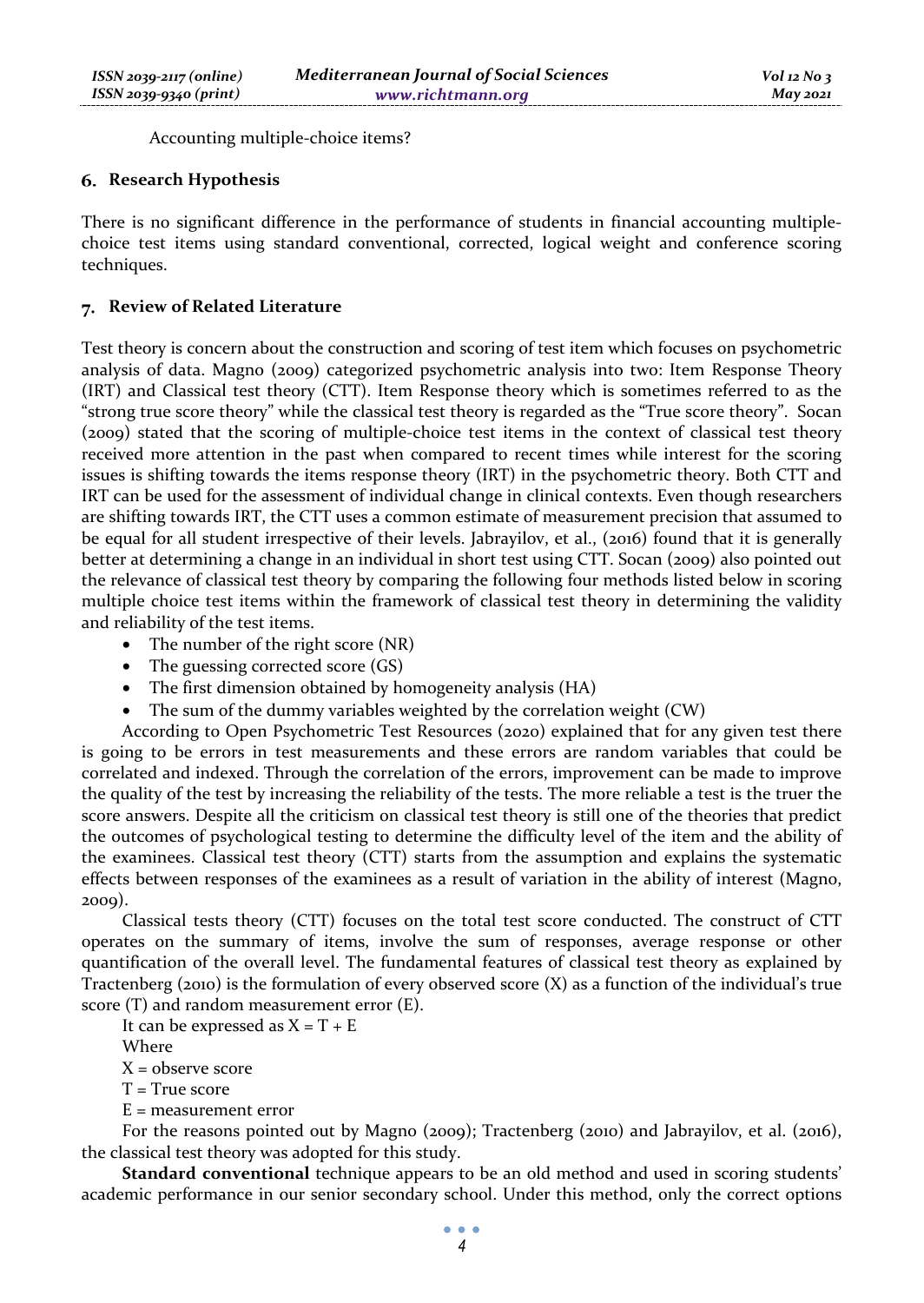| ISSN 2039-2117 (online) | <b>Mediterranean Journal of Social Sciences</b> | $Vol$ 12 No 3   |
|-------------------------|-------------------------------------------------|-----------------|
| ISSN 2039-9340 (print)  | www.richtmann.org                               | <b>May 2021</b> |

termed key is counted for the students as his/her score in any given Financial Accounting multiplechoice tests. Using this scoring technique, it seems that it is faced with a major problem of guessing since provision is not made for a penalty. The conventional multiple-choice test is the type of test in which each question consists of a stem and options called choice. Out of these options or choices, one is the correct answer while the remaining options referred to incorrect called distractors (Jennings & Bush, 2006).

In standard conventional scoring technique candidate who knows the correct answer to the questions assumed of scoring 1 mark, while other answers may be guessed. Unlucky guesses are not penalized. The candidate may be guessing where the answers to the questions are not known. This type of scoring technique can also refer to as "number – right scoring". As a result of the fact that penalty is not made against students' blind guessing under standard conventional scoring technique, Corrected scoring techniques came into place because of its weakness at permitting guessing and refusing to penalize student where he chooses the answer to the item through guessing.

**Corrected technique** is when a testee is penalised by 1/N-1 mark where he chooses a wrong option. Where N represents the number of options in an item (alternatives). It is assumed that candidate either know to answer particular items correctly or not. If the candidate has the knowledge, he/she gets the correct answer, but if not he/she will guess. The incorrect response was the result of a random guess among all the options in the item. Any incorrect response attracts a penalty of 1/N-1 point while correct response attracts a point. When using the corrected scoring technique, a candidate has to make use of N option for each item in a test. If the candidate guesses in corrected technique, he/she had a  $1/N$  chance of getting it correct due to random guessing and an N – 1/N this chance of getting it correct. If a candidate has R item correct and W items wrong in N of option in multiple-choice test. The final score of the candidate is

 $R - \frac{W}{N-1}$ Where; R= total correct options chosen W= total wrong option N=Number of alternatives (Kolawole, 2006).

**Logical weight** looks like a free choice test in which the candidate is allowed to choose more than one option out of the four or five options provided with each question. In free-choice, the candidate gains a fraction mark for any other options that are nearest to the correct answer (Key) that is, by selecting more than one answers (Jennings & Bush, 2006). Even though the correct answer is unknown once the candidate steal shows a partial knowledge of identifying answer that very close in each case. Kolawole (2006) found that differential weight is attached to the alternatives or the options following the degree of nearness to the correct answer. Scores are awarded to the testee according to the knowledge he/she has in the item being answered. The only student without any knowledge gets zero (0) mark when this scoring technique is used in scoring multiple-choice test. In a study conducted by Afolabi (1994) "Towards an accurate assessment of students cognitive capacity: An evaluation of three scoring procedure in objective testing". It was found that logical weight is more reliable.

The scoring of multiple-choice test under this technique requires some technicality. Suppose the test item is a five-option item, one (1) will be awarded to the correct best option, .75 to the second best option, .50 to the best third option, .25 to the best fourth option and zero (0) to the fifth-best option. But if the test item has 4 alternatives (options); the first best option will be awarded one  $(i)$ , .67 to the second-best option, .33 to the third-best option and zero (0) to the last best option. Logical weight scoring method tends to be the best method due to the following reasons. Firstly, it will favour the testees because only those who have no idea about a particular item will get score zero (0). Secondly, it will force the testees to have full knowledge of the stem, key and alternative option of all the items of the test, above all the degree of nearness response (Kolawole, 2011). This method took into cognizance each of the option and the degree of closeness to the key. Also, it is paramount for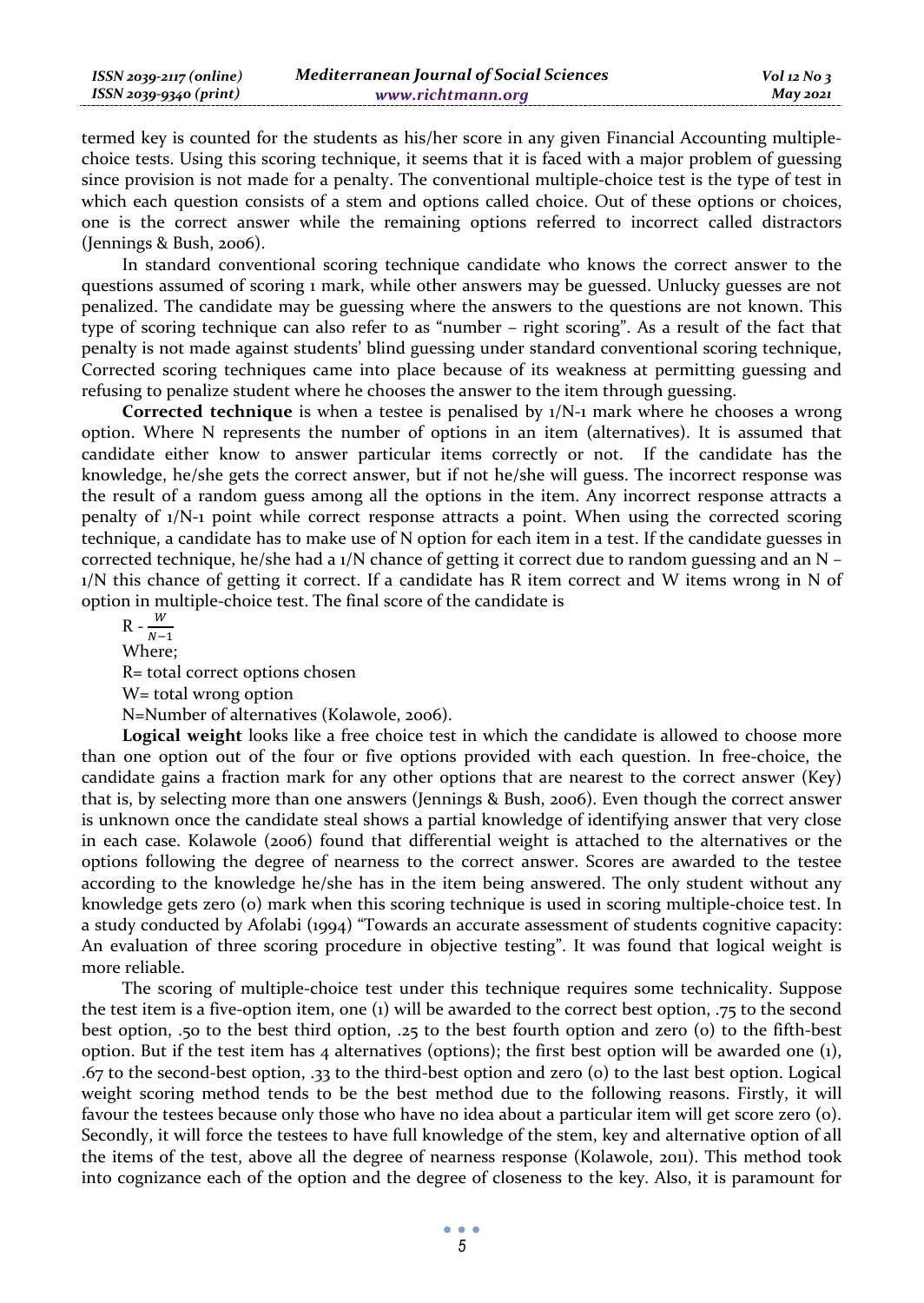the testees to be able to have assurance on the correctness of option chosen when multiple-choice items are given to them.

In a research conducted by Ajayi (2014) compares logical choice weight and confidence scoring methods on multiple-choice Agricultural science test scores revealed that logical choice weight scoring method was best in scoring of the students' response in multiple-choice agricultural science test. Also, there was a significant relationship between the logical choice weight and confidence scoring method. In another research conducted by Awodele, et al. (2013) on the comparative effectiveness of logical-choice weight (LWM) and confidence scoring technique (CST) on reliability and validity of chemistry multiple-choice test items in Nigerian secondary school. The result revealed that confidence scoring method is better in reliability and validity of test scores when compared with Logical weight.

The examiners in **confidence scoring** assessment proposed different types of marking schemes. The difference in the number of certainty levels that examinees are chosen is marked for a correct and wrong answer. In most of the marking schemes used for scoring has three certainty levels. The three certainty levels identified by Gardner-Medwin (2006) as high, middle and low which is rated as  $C = 1$ ,  $C = 2$  and  $C = 3$ . The 1 point stand for low certainty levels, 2 points stand for mid certainty level, while 3 points stand for high certainty level (as cited in Salehi et al., 2015). The penalties for the wrong answer are not the same, it depends on the examiner that design the marking scheme.

The multiple-choice questions confidence scheme will be fully discussed in this study. Gardner-Medwin (2006) proposed a marking scheme for multiple-choice questions in which the probability of responding to the question by chance and getting the answer right in less than 50 percent (as cited in Salehi et al., 2015). The scheme specifies that candidate that answer the questions correctly at  $C = 1$ , C  $=$  2 and  $C = 3$  receives 1, 2 and 3 points respectively. When candidate confidence to his/her answer less than 50 percent choose  $C = 1$ , when candidate confidence falls between 50 and 75 percent choose  $C =$ 2 and above 75 percent choose  $C = 3$ . While a wrong answer at  $C = 1$ ,  $C = 2$ , and  $C = 3$  a candidate receive 0, - 1, and -4 points respectively. In another confidential scheme proposed by Davies (2002) as cited in Salehi et al (2015), the wrong answer at C= 1, C = 2 C = 3, a candidate will receive -1, -2 and -3 points respectively. Salehi et al (2015) found that confidence assessment shows that a test produces more reliable results than a number–right scoring (standard conventional).

For Soderquist (1936) proposed three levels of confidence for testees to response to (as cited in Kolawole, 2006). The levels range from absolute confidence through partial knowledge to random or blind guessing. Examinees responses would then be stored thrice with the exclusion of the answer made by random or blind guessing and with only the answer made with absolute confidence. Confidence level in multiple-choice tests scored with absolute confidence has greater reliability and validity than other levels of confidence scoring (Abu-Sayf & Diamond, 1976 as cited in Kolawole, 2006). In a research carried out by Awodele, et al. (2013) on Difficulty and Discrimination Indices of Logical Weight and Confidence Scoring Methods (CSM) on Chemistry Multiple Choice Test in Nigeria Secondary Schools. The CSM was favoured to assess Chemistry students' performance.

Awaluddin and Sari (2017) investigated the effect of multiple-choice scoring methods Number Right Elimination Testing (NRET) and Formula Scoring (FS) toward Chemistry learning outcomes by considering students' risk taking attitude. The study was conducted in SMAN 13 Kota Bekasi. The result showed that there were differences in Chemistry learning outcomes between students who were tested with multiple-choice tests using Number Right Elimination Testing (NRET) scoring method and Formula Scoring (FS) method. There was an interaction effect between scoring methods on multiple-choice tests and risk taking attitude toward Chemistry learning outcomes. Awaluddin and Sari (2017) also revealed that male students perform higher than the female student in an objective test. Gafoor and Shilna (2014) found gender influence on the academic performance of male and female student in an achievement test. The difference may be as a result of high guessing tendency of male student in multiple-choice test items.

Machin and Pekkarinen (2009) investigated the phenomenon of 'higher variance' in boys'

 $\bullet$   $\bullet$   $\bullet$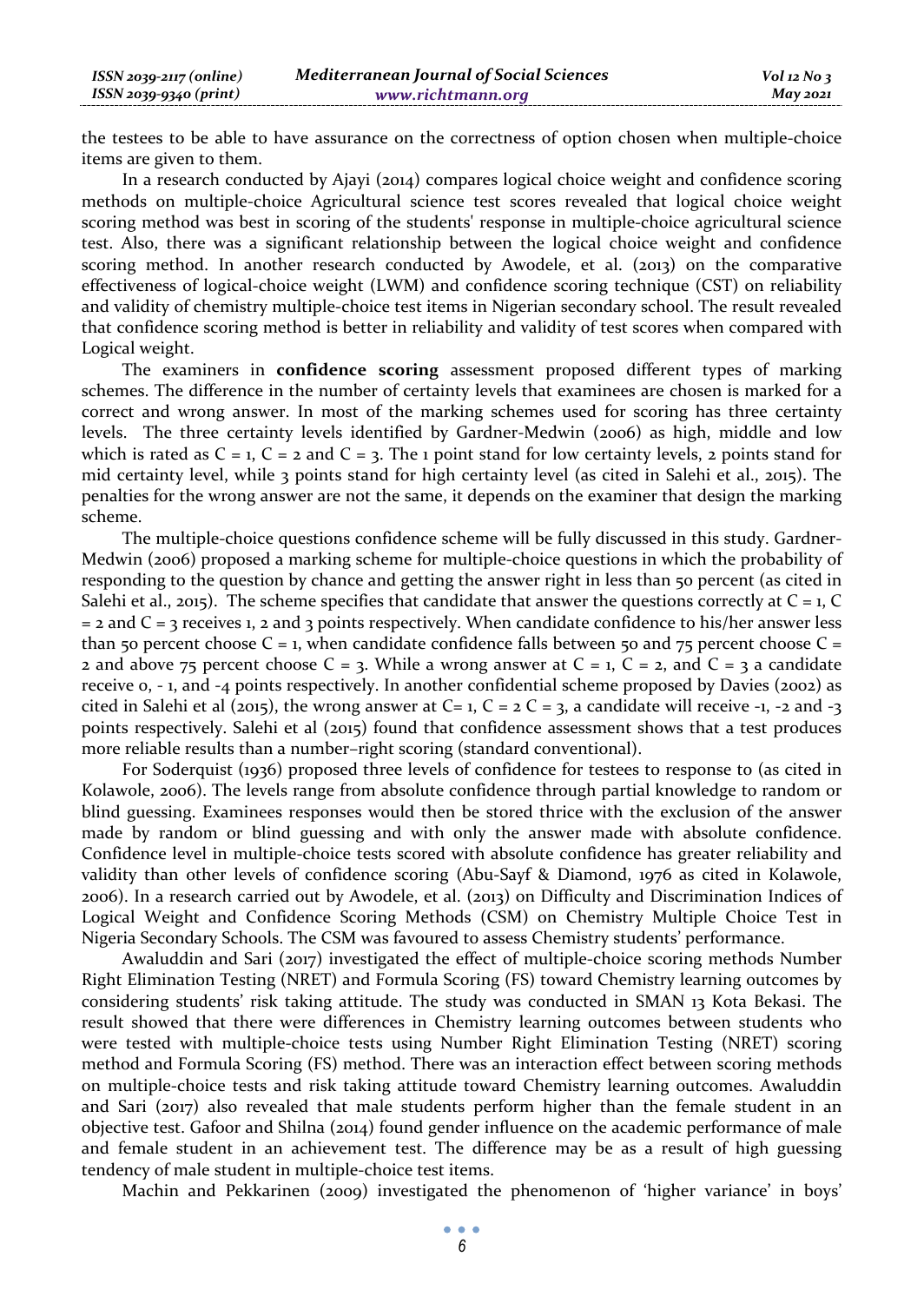| $ISSN 2039-2117 (online)$ | <b>Mediterranean Journal of Social Sciences</b> | $Vol$ 12 No 3   |
|---------------------------|-------------------------------------------------|-----------------|
| ISSN 2039-9340 (print)    | www.richtmann.org                               | <b>May 2021</b> |

educational performance. The investigation was to know whether the phenomenon of 'higher variance' is an accurate characterisation of boys' educational performance relative to girls, using data from the 'Organisation for Economic Co-operation and Development (OECD) Programme for International Student Assessment (PISA). A survey of 15-year-olds enrolled in full or part-time education in 41 industrialised countries. The researchers analyse students test scores in Mathematics and reading by country, focusing on differences in the mean and variance of the scores. For reading, they find that the boy-girl mean difference is negative in all 41 countries, indicating that girls generally outscore boys. In 35 out of 41 countries, the boy-girl variance ratio indicates that boys' scores have greater variance than girls' scores. In a study carried out by Attah and Ita (2017) on gender as a predictor of academic achievement in English showed that the mean value of female students was slightly higher than the students.

In another research conducted by Gwarjiko (2015) on the effect of mixed- gender streaming on students' performance in English Language revealed that the female students performed better than the male ones despite the performance of the two genders were generally poor. Okafor and Egbon (2011) found that male Accounting undergraduates performed better than their female counterpart.

#### **Research Methodology**

The descriptive survey and quasi-experimental research designs were adopted for this study. The survey research design enables the researchers to capture a larger number of students among the population of Senior Secondary School (SSS II) Accounting students. While the Quasi-experimental designs help to evaluate specific intervention and outcome to demonstrate causality between an intervention and an outcome (Harris, et al., 2006). The scoring techniques used in this study categorized the research as quasi-experimental research because the scoring method serves as a treatment in which the researchers measures the answers to the test items without a control group called posttest design, in which each of the scoring method and outcome represents one group. The population for this study comprises of all the senior secondary school Financial Accounting students SSS II in Osun State, Nigeria of three senatorial districts, in which two local government were selected from each district, 21 secondary schools and 420 students from public senior secondary schools were selected for the study using a multi-stage sampling technique.

An instrument titled Financial Accounting Multiple-choice Test (FAMT) of sixty multiplechoice objectives items of four options drawn from West African Examination Council (WAEC) 2017 and 2018 senior secondary school syllabuses in Financial Accounting. The test was administered on selected students after establishing the difficulty power and discriminating index of the items which reduced the items from 100 to 60 items. The instrument was also validated in term of content and face by an expert in the field of Financial Accounting in a secondary school and later subjected to Kuder-Richardson 21 reliability with a coefficient value of .80. The testees are expected to pick the correct option from the options provided. Three sub-options (confidence levels) were also provided for the testee to establish his/her level of confidence in picking an option.

After administering the instrument with the permission of the principals and consent of the students to be used for the study, the four scoring techniques were used in scoring the responses of the examinees: In standard conventional scoring technique, the correct answer to each question will be awarded 1mark, while incorrect answer will be awarded 0mark. In logical weight scoring technique, the weights were designed based on the nearness of the option to the key. Correct option (key) =1mark, second nearest option to the key =.66, third nearest option to the key =.33, last nearest option = 0. Confidence scoring technique used three certainty levels for both correct and incorrect answers. For correct answer; Low level  $=1$ , mid-level  $=2$  and high level  $=3$ . For incorrect answer; lower level =0, mid-level =-1 and high level =-4. While no reply for both correct and incorrect answer =0. A corrected scoring technique used R -  $\frac{W}{N-1}$ 

The research questions were answered by presenting the frequency count, mean and standard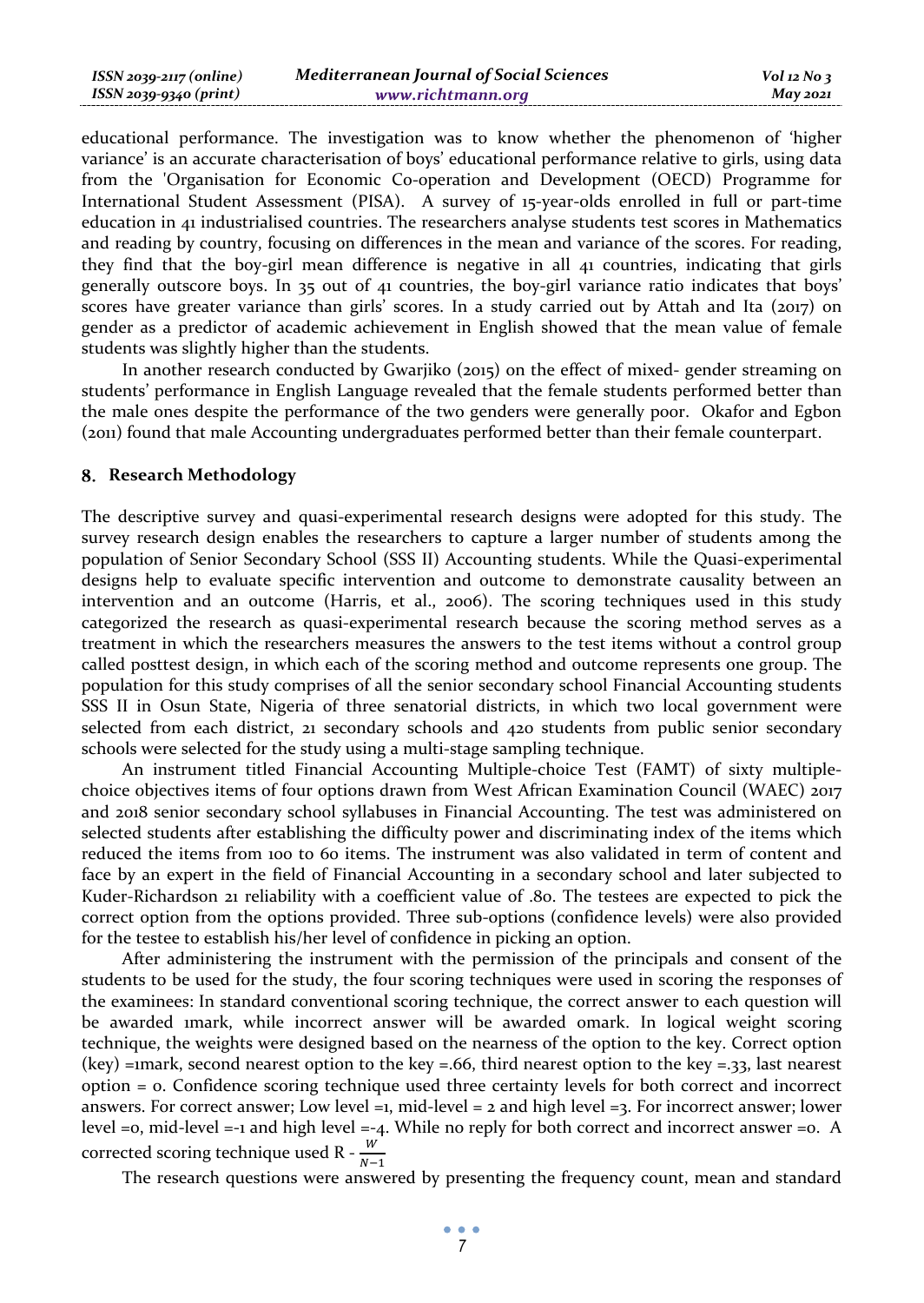deviation values in a chart. While the hypothesis was tested at .05 level of significance using analysis of variance (ANOVA) and Scheffe Posthoc analysis in other to know where there is a difference among the students' performance in the four scoring techniques in Financial Accounting multiplechoice test items.

### **Results**

#### *9.1 Research question one*

How effective are standard conventional, corrected, logical weight and confidence scoring techniques when compared in determining the performance of students in Financial Accounting multiple-choice choice test item?



### Effectiveness of the Fours Scorinng Technique

**Figure 1:** Effectiveness of the four scoring techniques in Financial Accounting multiple-choice test items.

Figure 1 shows that the logical weight scoring technique is the most effective scoring technique with the highest mean score of 40.63 and standard deviation of 9.678 in Financial Accounting multiplechoice test items when compared with standard conventional, corrected and confidence scoring techniques as presented in the figure above. This was closely followed by standard conventional with mean scores of 31.08 and standard deviation of 12.939 and corrected technique with mean scores of 21.09 and standard deviation of 16.546. While the confidence scoring technique had the least mean score of 20.33 and standard deviation of 66.033 in scoring Financial Accounting multiple-choice items test.

### *9.2 Research Question 2*

Is there any difference in the mean scores of male and female students in standard conventional, corrected, logical weight and confidence scoring techniques in Financial Accounting multiple-choice items?

> $\bullet$   $\bullet$   $\bullet$ *8*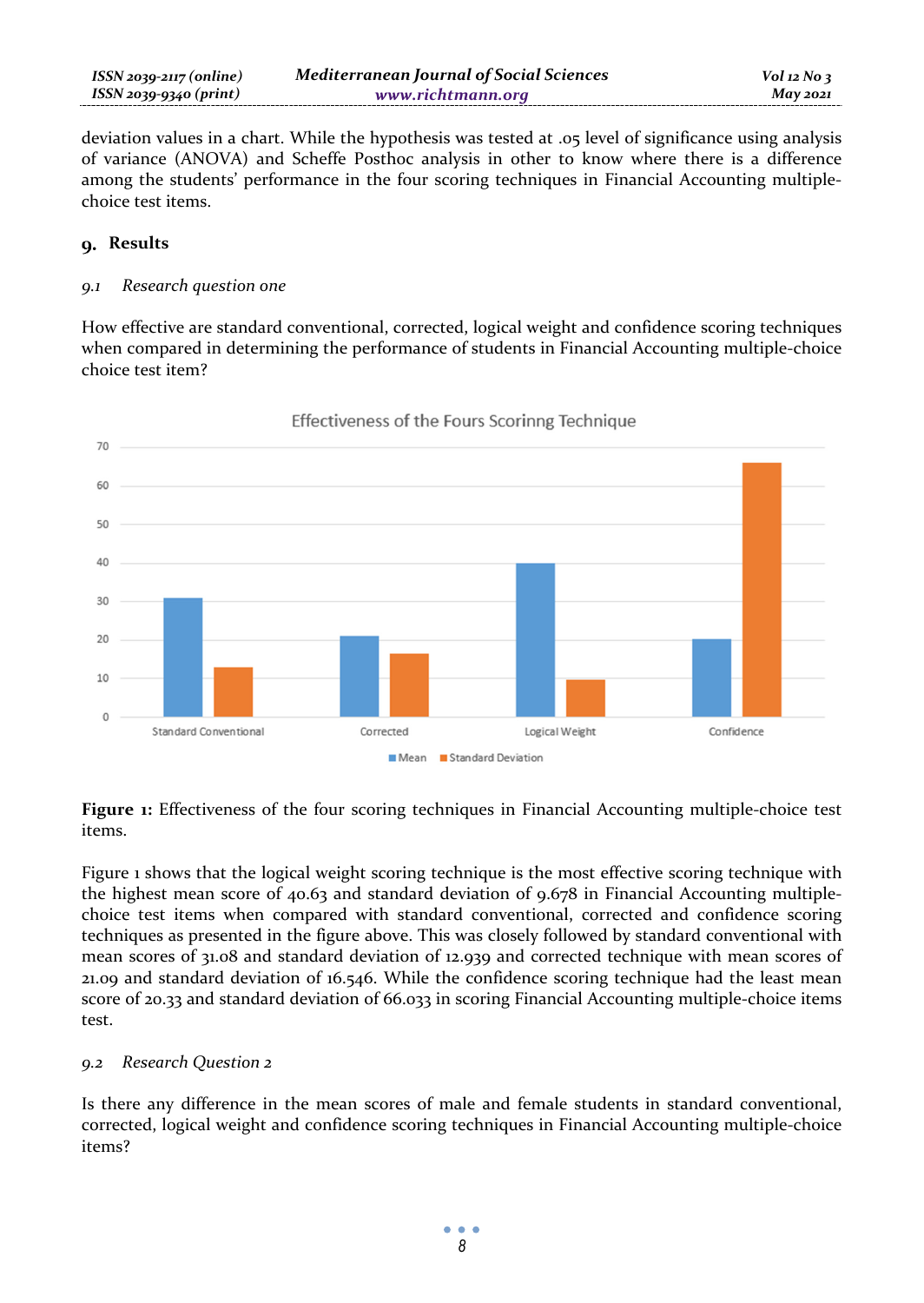

Performance of Male and Female student in the four scoring Technique

**Figure 2:** Performance of male and female students in the four scoring techniques

The result in Figure 2 shows the performance of female students (mean=41.60) score using the logical weight method in Financial Accounting multiple-choice items test which outweighed their male counterparts (mean=39.54). The performance of female students (mean=31.95) scores using a standard conventional scoring technique which had a slightly higher mean score than their male counterparts (mean=30.22). The performance of female students (mean=24.73) score using a confidence scoring technique in Financial Accounting multiple-choice items test outweighed their male counterparts (mean=15.93). The performance of female students (mean=21.96) score using the corrected technique in Financial Accounting multiple-choice items test outweighed their male counterparts (mean=20.23). The logical weight which is the most effective scoring technique, the female students perform better than their male counterpart in Financial Accounting multiple-choice test items.

### *9.3 Hypothesis*

There is no significant difference in the performance of students in financial accounting multiplechoice test items using standard conventional, corrected, logical weight and conference scoring techniques.

**Table 1:** ANOVA showing the performance of students in financial accounting multiple-choice test items using the four scoring techniques.

| Source         | SS          | Df   | MS        |        |      |
|----------------|-------------|------|-----------|--------|------|
| Between Groups | 115628.435  |      | 38542.812 |        |      |
| Within Groups  | 2051097.993 | 1676 | 1223.805  | 31.494 | .000 |
| Total          | 2166726.428 | 1679 |           |        |      |
| $*p05$         |             |      |           |        |      |

Table 1 showed that the computed F-value ( $F_{(3,1676)}$ =31.494, p<.05) was significant at p<0.05 level. The null hypothesis was rejected. This implies that there was a significant difference in the performance of students in financial accounting multiple-choice test items using standard conventional, corrected, logical weight and conference scoring techniques.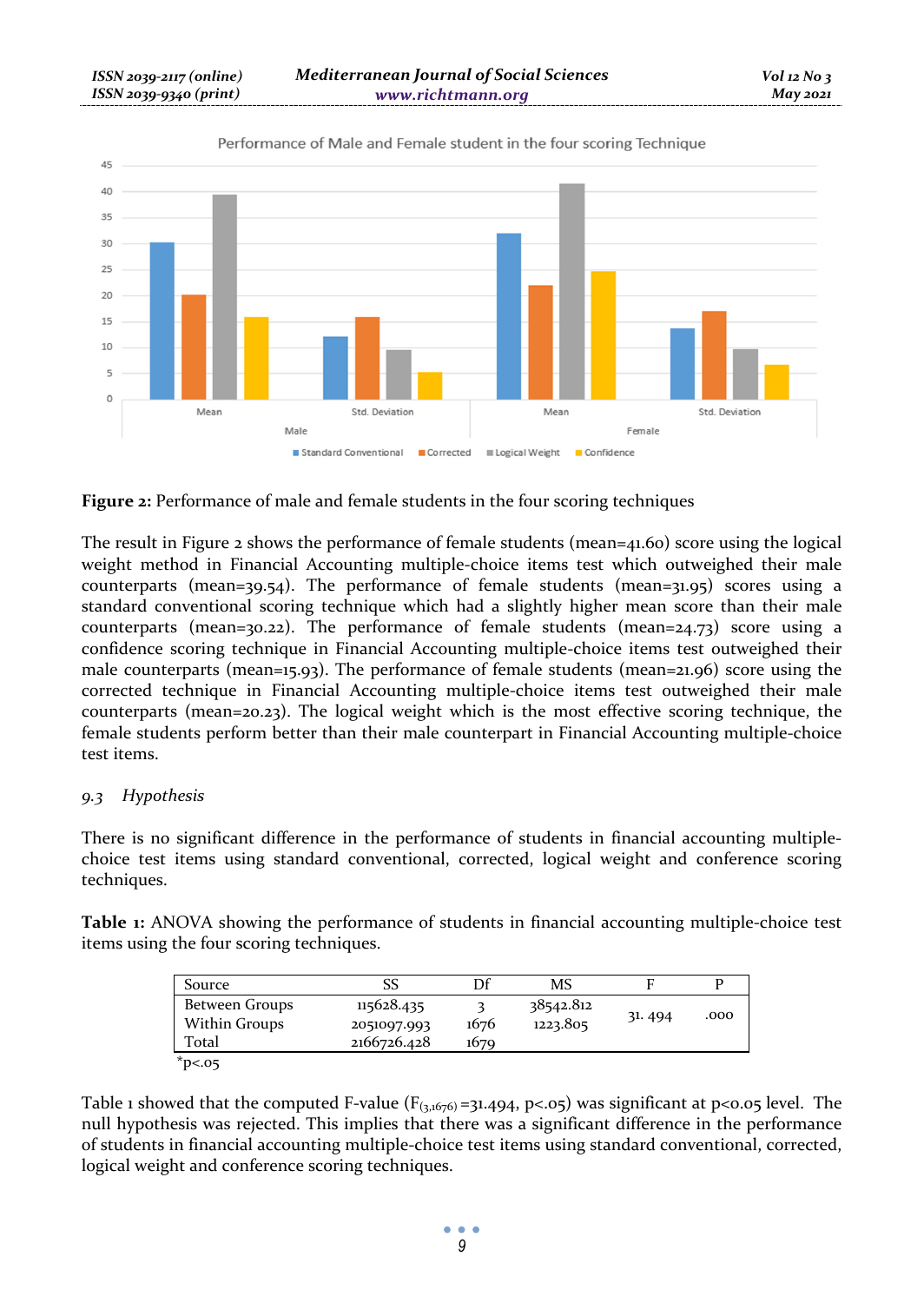| Scoring Technique            |         |         |         |     | Mean  | SD     |
|------------------------------|---------|---------|---------|-----|-------|--------|
| 1. Standard conventional (1) | $\star$ | ÷       | $\star$ | 420 | 31.08 | 12.939 |
| 2. Corrected $(2)$           |         | $\star$ |         | 420 | 21,09 | 16.546 |
| 3. Logical Weight (3)        |         |         | *       | 420 | 40.63 | 9.678  |
| 4. Confidence $(4)$          |         |         |         | 420 | 20.33 | 66.033 |
| $*_{p<0.05}$                 |         |         |         |     |       |        |

**Table 2:** Scheffe Posthoc analysis showing where differences occurred in the four scoring techniques.

Table 2 indicates a significant difference between the performance of Financial Accounting students in the standard conventional and corrected scoring techniques. Similarly, there was a significant difference between the mean of standard conventional and logical weight, standard conventional and confidence, corrected and logical weight, logical weight and confidence at 0.05 level in each case. While there was no significant difference exist between corrected and confidence scoring techniques.

### **Discussion**

The outcome of the study revealed that the logical weight scoring is the most effective scoring techniques out of the four in determining the performance of students in Financial Accounting multiple-choice test item. This showed that students perform better when logical weight scoring technique was employed in scoring students' response in Financial Accounting. Followed by standard conventional and corrected techniques respectively. While students had the least scores when confidence scoring technique was used. The result is in line with the finding of Ajayi and Omirin (2012) which indicated that the logical weight scoring technique was a better method that favoured the scoring of the students in multiple-choice Agricultural Science test. While the result of this study contradicts the findings of Awodele et al. (2013) that the confidence scoring method provides good reliability and validity of test scores when compared with Logical weight.

A glaring difference in the performance of male and female students was revealed when logical weight, standard conventional, confidence and corrected scoring techniques were used in scoring students in Financial Accounting multiple-choice items. The female students' performance in the four scoring techniques outweighed their male counterpart. The result complements the finding of Machin and Pekkarinen (2009) who found gender influence on the educational achievement of students. It is also in line with the finding of Gafoor and Shilna (2014) who found gender influence on the academic performance of male and female students in achievement test. The difference may be as a result of high guessing tendency of male student in multiple-choice test items. However, the finding of Okafor and Egbon (2011) contradict the findings of this study and found that male Accounting students perform better than female students. The findings of the study also contradict that of Awaluddin and Sari (2017) that male is better than female academically.

The result in the hypothesis formulated indicated that there was a significant difference in the performance of students in Financial Accounting multiple-choice test items using standard conventional, corrected scoring, logical weight and confidence scoring techniques. The significant difference occurred between the standard conventional and corrected scoring techniques, conventional and logical weight, conventional and confidence, corrected and logical weight, logical weight and confidence in each case. In a related study conducted by Ajayi (2014) it was revealed that there was a significant relationship between the logical choice weight and confidence scoring method which contradict the findings of this study.

### **Conclusion and Recommendations**

The logical weight had the highest mean value when compared to other scoring methods in scoring Financial Accounting. This implies that logical weight scoring is more effective in determining the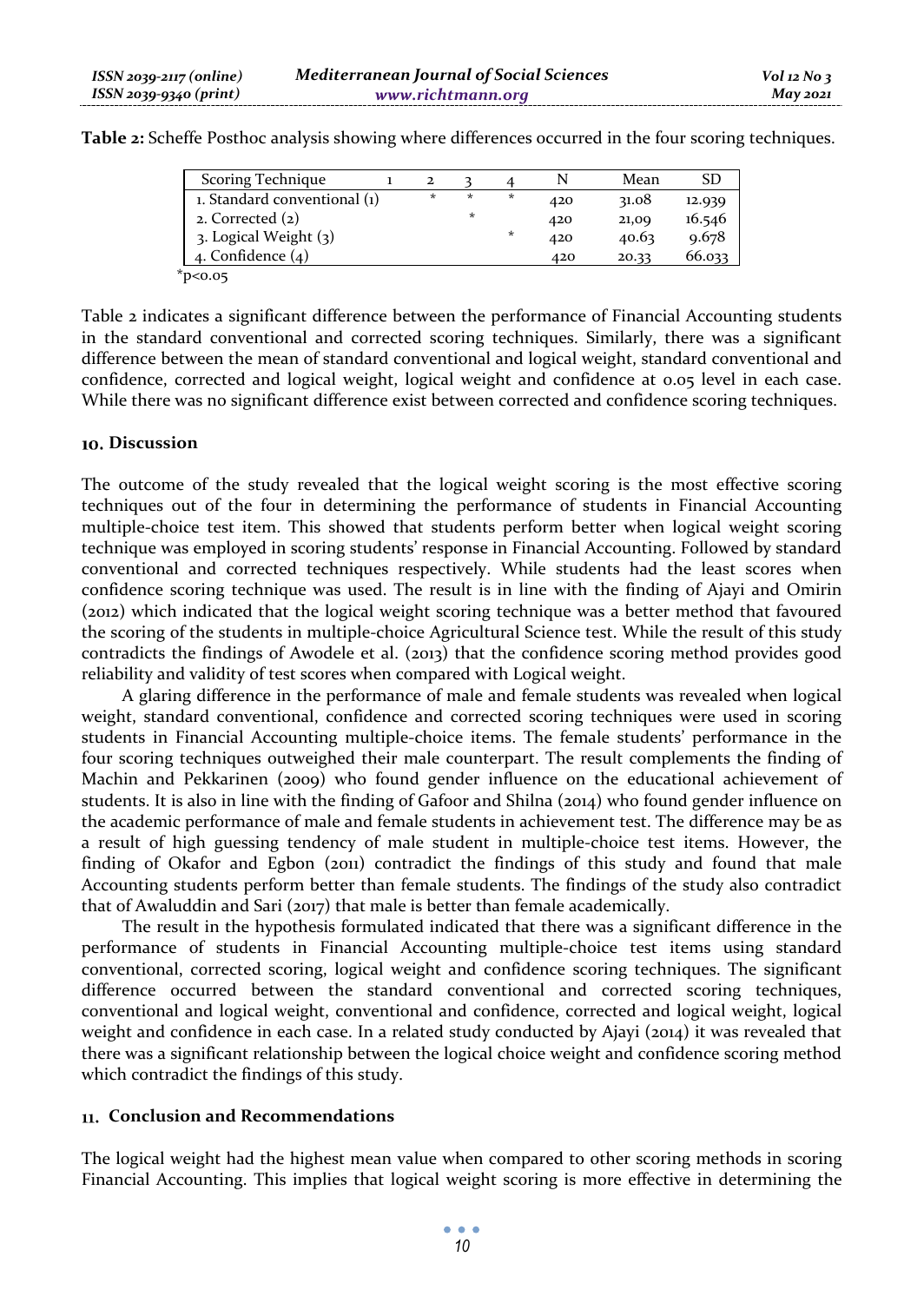| ISSN 2039-2117 (online) | <b>Mediterranean Journal of Social Sciences</b> | $Vol$ 12 No 3   |
|-------------------------|-------------------------------------------------|-----------------|
| ISSN 2039-9340 (print)  | www.richtmann.org                               | <b>May 2021</b> |

performance of students in Financial Accounting. Also, the four scoring methods when used are not yielding the same result. Since the logical weight had the highest mean value, it was recommended among the four scoring techniques analyzed in this study for use in schools, public examination bodies such as West African Examination Council (WAEC), the National Examination Council (NECO), Joint Admission and Matriculation Board (JAMB) in scoring students' performance in Finance Accounting. Seminars should be organized to expose secondary school teachers who are already on the job to the appropriate scoring methods for multiple-choice test items.

### **Reference**

- Afolabi, E. R. I. (1994). Towards an accurate assessment of students cognitive capacity: An evaluation of three scoring procedure in objective testing. *OSUA Journal of Education*, 1, 42-50.
- Ajayi, B. K., & Omirin, M. S. (2012). The effect of two scoring methods on multiple choice Agricultural Science test scores, *Review of European Studies, 4*(1), 21-25. http://dx.doi.org/10.5539/res.v4n1p255
- Ajayi, B. K. (2014). Comparison of logical choice weight and confidence scoring methods on multiple choice agricultural science test scores. *Journal of Education and Practice 5*(26), 25-30. https://www.iiste.org/Journals/index.php/JEP/article/view/ 15942/16280
- Ali, A. (2006). *Conducting research in education and the social sciences*. Enugu: Tashiwa Networks Ltd.

Alonge, M. F. (2004*). Measurement and evaluation*. Ado-Ekiti: Adedayo Printing (Nig) Limited.

- Attah, R. F. & Ita, P. M. (2017). Gender as predictor of academic achievement in English among senior secondary school two students in Calabar Metropolis, Cross River State. *Global Journal Of Educational Research,* 16, 149-153. DOI: http://dx.doi.org/10.4314/gjedr.v16i2.9.
- Awaluddin, T., & Sari, F. (2017). The effect of multiple choice scoring methods and risk taking attitude toward Chemistry learning outcomes. *Journal of e-Learning and Higher Education*. https://doi: 10.5171/2017.496122.
- Awodele, B. A., Adediwura, A. A., Bamidele, E. F., & Ajeigbe, T. O. (2013), Comparative effectiveness of logicalchoice weight and confidence scoring methods on reliability and validity of Chemistry multiple-choice test items in Nigerian secondary schools. *Journal of Educational and Social Research*, *3* (2), 9-13.
- Awodele, B.A., Faremi, Y.A., Adetunji, A. A & Bamidele, E. F. (2013). Difficulty and discrimination indices of logical-choice weight and confidence scoring methods on Chemistry multiple choice test in Nigeria secondary schools. *Journal of Education and Practice, 4*(6), 17-20.
- Betts, L. R., Elder, T. J., Hartley, J. & Trueman, M. (2009). Does correction for guessing reduce students' performance on multiple-choice examinations? Yes? No? Sometime? *Assessment & Evaluation in Higher Education*, *34*(1), 1–15. https://doi.org/10.1080/02602930701773091
- Gafoor, K. A & Shilna, V. (2014). Gender fair efficacy of concept mapping tests in identifying students' difficulties in high school organic chemistry. *Collaborative International conference on "Learning Environment for Excellence in Education*". https://files.eric.ed.gov/fulltext/ED545404.pdf.
- Gronlund, N. E. (1976). Measurement and evaluation in teaching (3<sup>rd</sup> ed.). New York: Macmillan Publishing Co., Inc.
- Gwarjiko, U. I. (2015). Effect of mixed-gender streaming on students' performance in English language: a case study of English as a second language classroom in Niger State, Nigeria. *International Journal of Academic Research and Reflection, 3*(5), 12-18. https://www.idpublications.org/wp-content/uploads/2015
- Harris, A. D., McGregor, J. C., Perencevich, E. N., Furuno, J.P., Zhu, J., Peterson, D.E., & Finkelstein, J. (2006).The use and interpretation of quasi-experimental studies in medical informatics. *Journal of the American Medical* Informatics Association*. 13*(1), 16–23. https://doi: 10.1197/jamia.M1749
- Jabrayilov, R., Emons, W. H., & Sijtsma, K. (2016). Comparison of classical test theory and item response theory in individual change assessment. *Applied Psychological Measurement, 40*(8), 559-572. https://doi: 10.1177/0146621616664046.
- Jennings, S & Bush, M. (2006). A comparison of conventional and liberal (Free-choice) multiple-choice tests. *Practical Assessment Research & Evaluation 11*(8), 1-5. www.researchgate.net/publication/253352134Acomparisonof\_ conventional
- Kolawole, E. B. (2011). "*Test and measurement*", (Revised edition). Ikeja: Bolabay Publication
- Kolawole, E. B. (2006). Principle *of test construction and administration*. Ikeja: Bolabay Publication.
- Kolawole, E. B. (2005). Measurement and assessment in education. Ikeja: Bolabay Publication.
- Machin, S., & Pekkarinen, T. (2009). Assessment of global sex differences in test score variability. *Journal of Science Education, 322*(5906), 1331-2. https://doi:10.1126/ science.1162573.